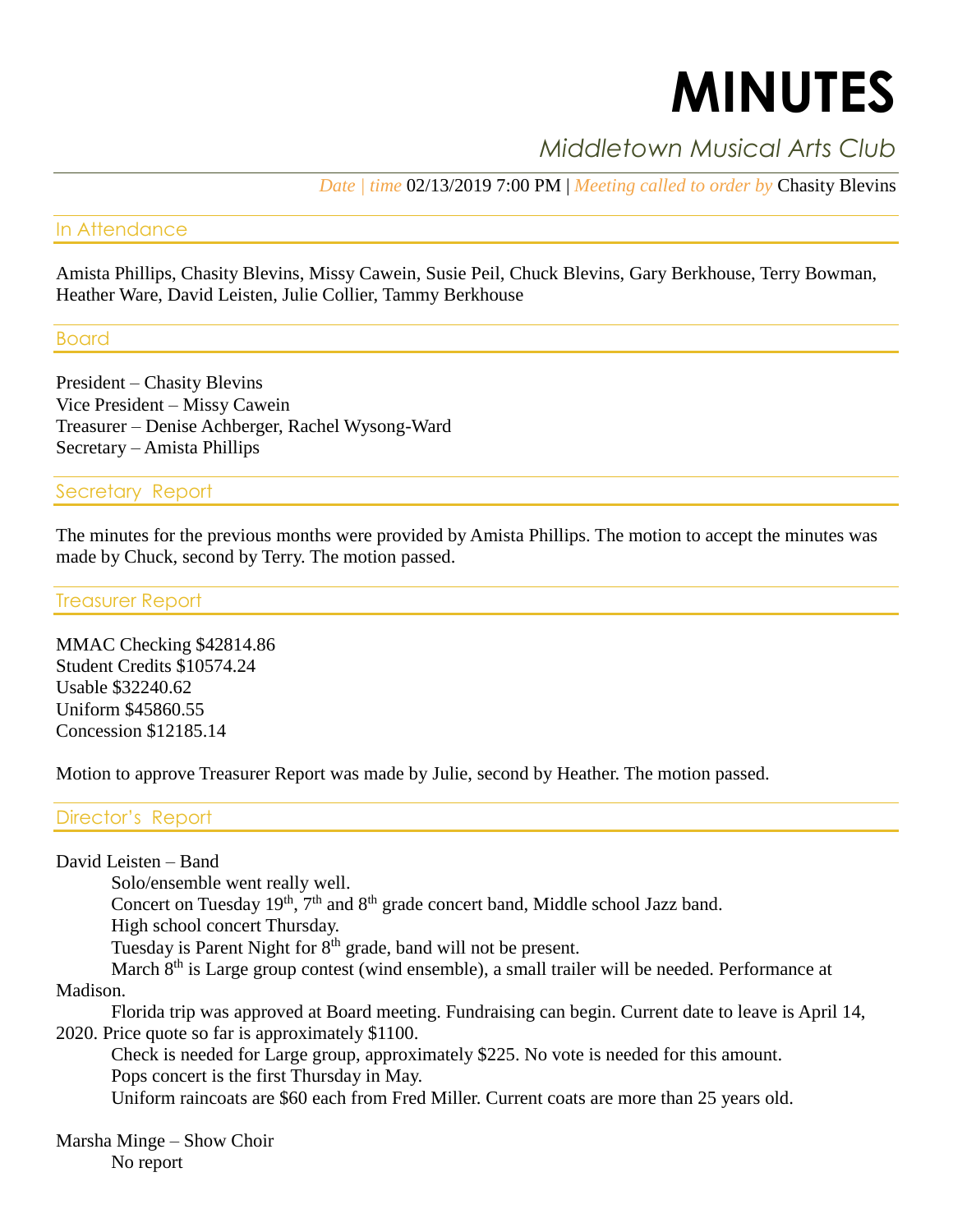Corey Hall – Orchestra No report

#### Stephanie Miller – Guard No report

### Committee Reports

#### Committee reports

Maintenance & Transportation – Chuck Blevins & Gary Berkhouse No report

Uniforms & Costumes – Julie Collier Current uniforms have not been washed, a date still needs to be set. Waiting on final approval of new uniforms before ordering. Per Suise, hat boxes can be ordered from someplace other than where we are getting the uniforms.

Hospitality & Celebrations – Tammy Berkhouse Need to figure out a date for Senior Banquet. Tammy will get a list of seniors to decide on location and food. Chasity will contact Bev for information on using the Community Room.

Concessions – Chasity Blevins & Michelle Stephens

Finished basketball concessions yesterday. Cooler is staying here at the school until the musical. Almost all food and drink was sold.

Website & Publicity – Kindra Davis No report

Ways & Means – Missy Cawein No report

Craft Show – Chasity Blevins November  $17<sup>th</sup>$  (Sunday) is the next Craft Show. Craft show committee is needed. \$1 admission will be charged.

Policy & Regulations – No update

#### Old Business

No old business